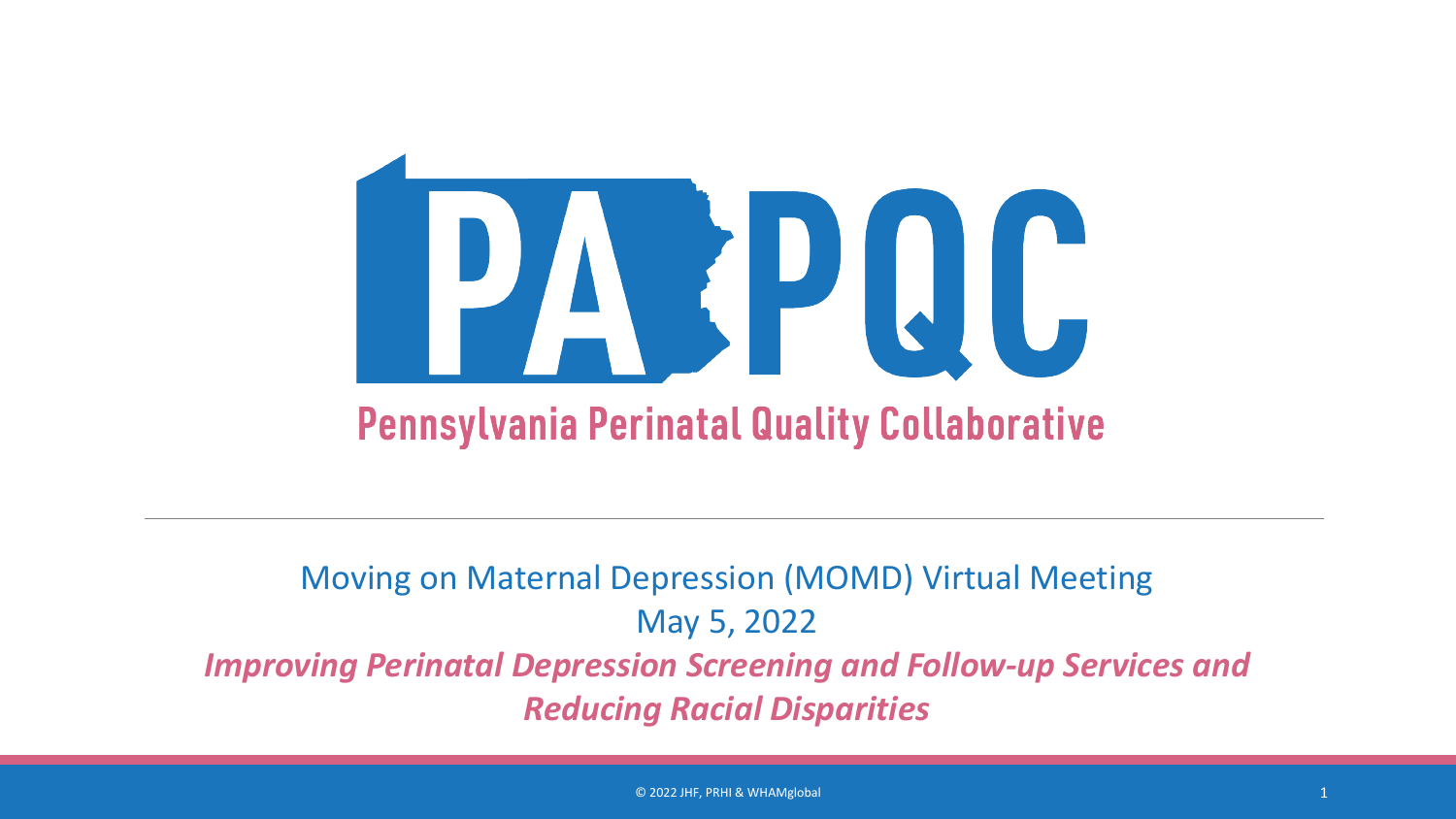### Agenda

- 1. MOMD Overview and Review of the January-March 2022 MOMD Survey Results Robert Ferguson, MPH, Chief Policy Officer, Jewish Healthcare Foundation
- 2. Report Outs by the PA PQC Teams that Originally Joined MOMD in 2021 Facilitated by Carol Frazer, LPC, Practice Transformation Specialist, Jewish Healthcare Foundation
- 3. Questions from the PA PQC Teams that Recently Joined MOMD in 2022 & Facilitated Peer-to-Peer Learning Discussion – Facilitated by Carol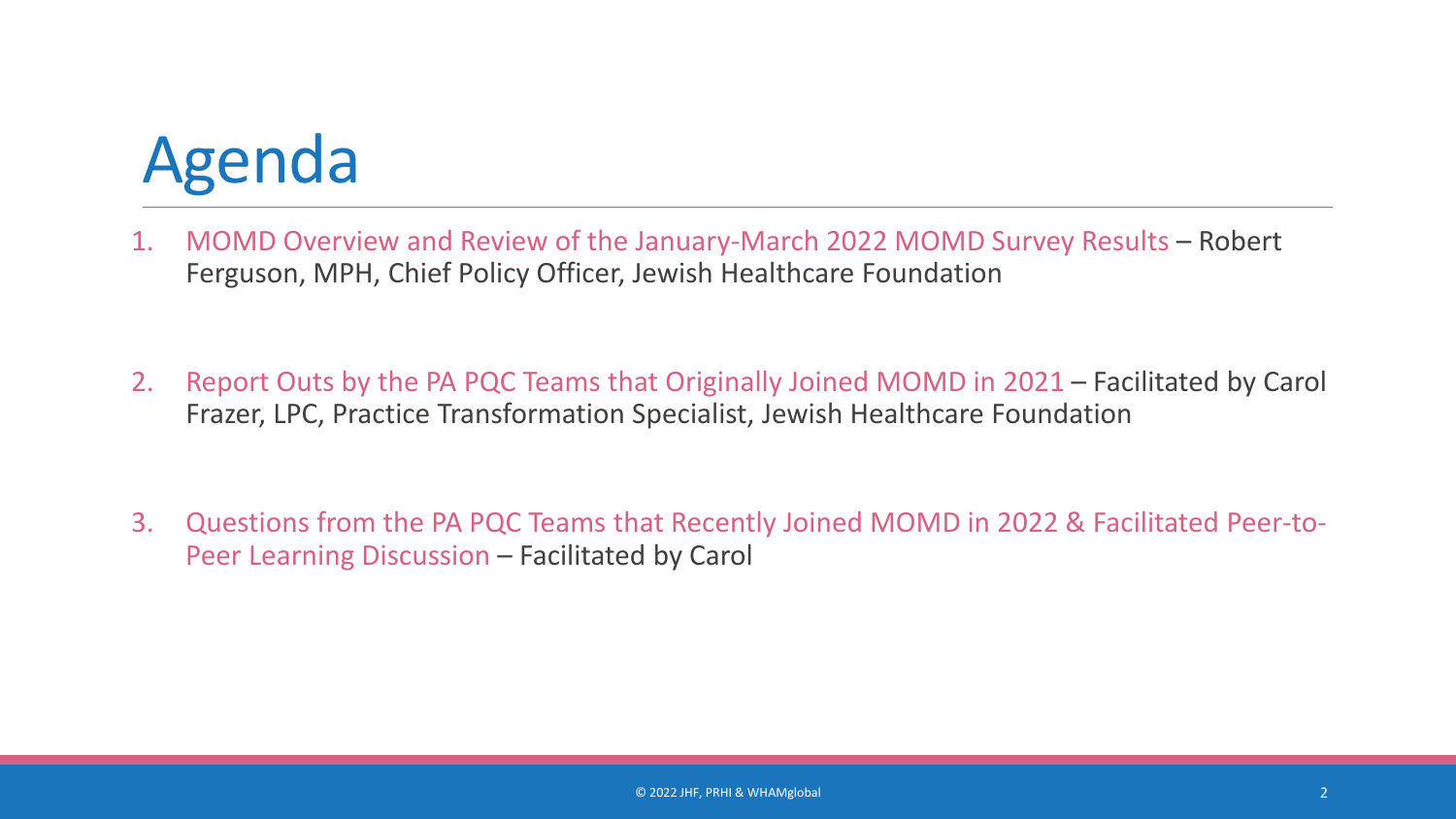## PA PQC Healthcare Teams

*2022 MOMD* https://www.whamglobal.org/pa-pqc-hospitals

| Commonwealth Health - Moses Taylor    | Main Line Health - Lankenau Medical                                             | UPMC - Hamot                          |
|---------------------------------------|---------------------------------------------------------------------------------|---------------------------------------|
| Hospital                              | Center                                                                          |                                       |
| <b>Doylestown Hospital</b>            | Main Line Health - Paoli Hospital                                               | <b>UPMC - Magee Womens Hospital</b>   |
| Einstein Medical Center Montgomery    | Main Line Health - Riddle Hospital                                              | WellSpan – Ephrata Community Hospital |
| Geisinger – Medical Center, Danville  | Penn Medicine – Hospital of the<br>University of Pennsylvania                   | WellSpan – Gettysburg Hospital        |
| Jefferson Health - Abington Hospital  | Penn State Health - Milton S. Hershey<br>Medical Center and Children's Hospital | WellSpan - Good Samaritan Hospital    |
| Lehigh Valley Health Network - Cedar  | St. Clair Hospital                                                              | WellSpan – Summit Health              |
| Crest                                 |                                                                                 | <b>Chambersburg Hospital</b>          |
| Lehigh Valley Health Network -        | Temple Health - Temple University                                               | WellSpan - York Hospital              |
| <b>Muhlenberg</b>                     | Hospital                                                                        |                                       |
| Main Line Health - Bryn Mawr Hospital | Tower Health Medical Group - Reading                                            |                                       |
|                                       | Hospital                                                                        |                                       |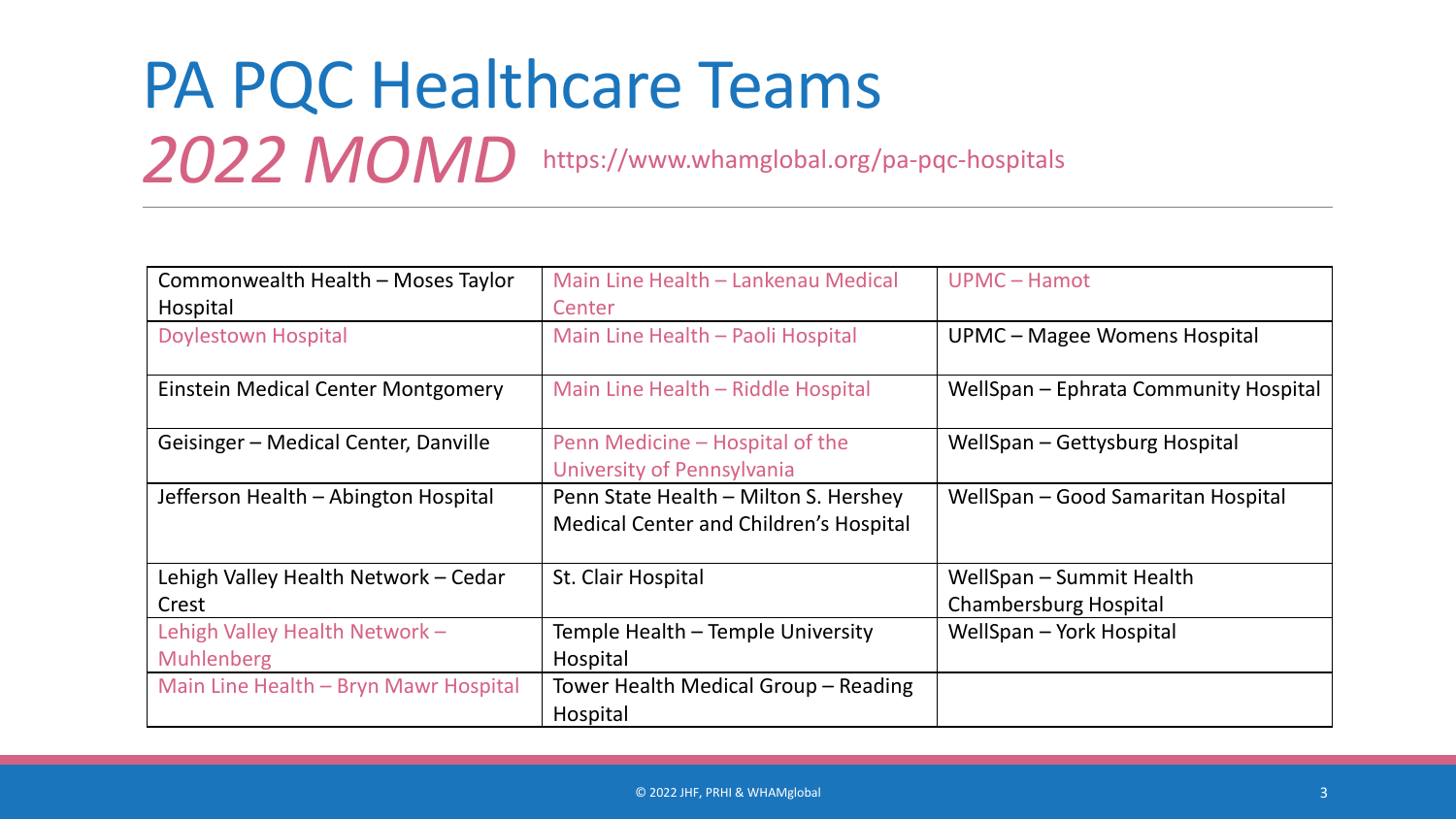# Key Interventions

https://www.whamglobal.org/pa-pqc-initiatives



**Pennsylvania Perinatal Quality Collaborative** 

**Moving on Maternal Depression (MOMD) Change Package: Improving Perinatal Depression Screening and Follow-up Services and Reducing Racial/Ethnic Disparities** 

#### Table of Contents

| <b>Maternal Mental Health Conditions Are a Leading Cause of Pregnancy-Related Deaths 2</b> |  |
|--------------------------------------------------------------------------------------------|--|
| Opportunity to Improve Maternal Depression Screening and Follow-Up Services  3             |  |
| Systemic Racism is a Public Health Crisis, Affecting Maternal Depression Screening and     |  |
|                                                                                            |  |
|                                                                                            |  |
|                                                                                            |  |
|                                                                                            |  |
|                                                                                            |  |
|                                                                                            |  |
|                                                                                            |  |
|                                                                                            |  |
|                                                                                            |  |
|                                                                                            |  |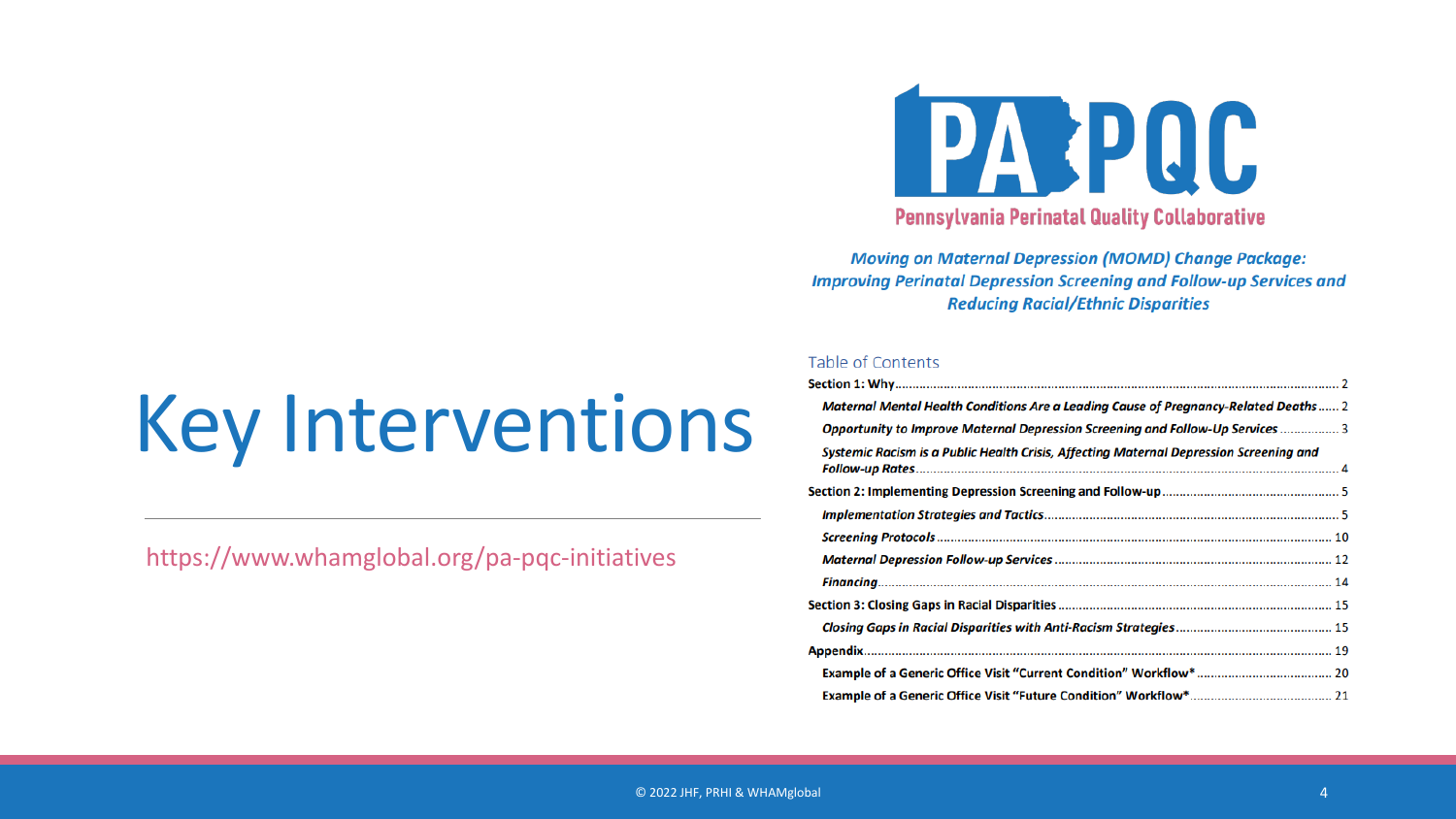### PA PQC Structure and Expectations During the Implementation Period

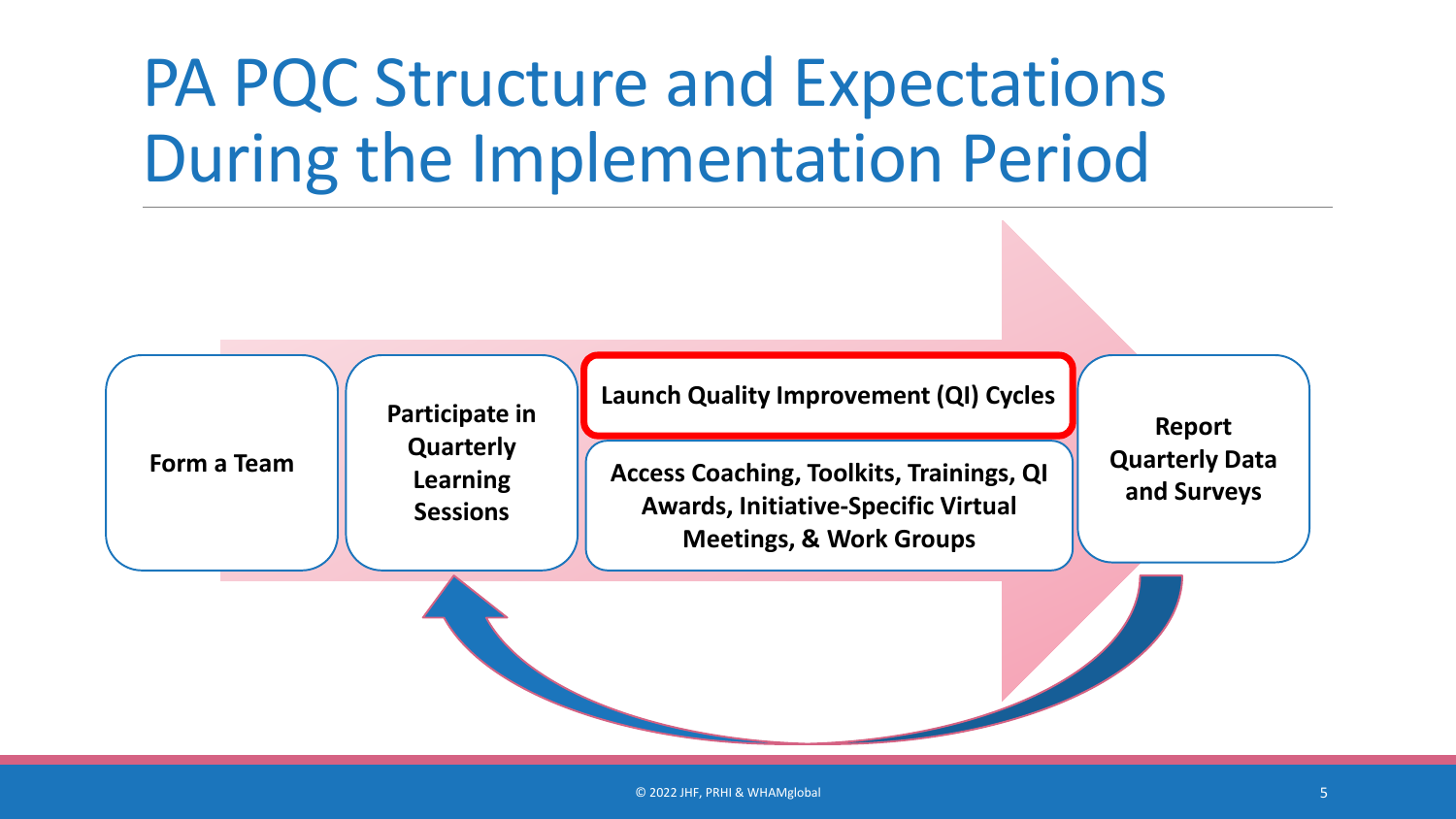#### QI Awards

**Milestone 1:** Attend the quarterly PA PQC Learning Sessions

**Milestone 2:** Submit a Quality Improvement (QI) Report Out, using the Template, showing work related to implementing Key Intervention(s)

**Milestone 3:** Complete a PA PQC quarterly survey for the initiative

**Milestone 4:** Submit at least one quarter's worth of aggregated data for a PA PQC process or outcomes measure(s) through the PA PQC Data Portal

**Milestone 5:** Communicate and celebrate your team's impact!

https://www.whamglobal.org/pa-pqc-initiatives/criteria-for-quality-improvement-awards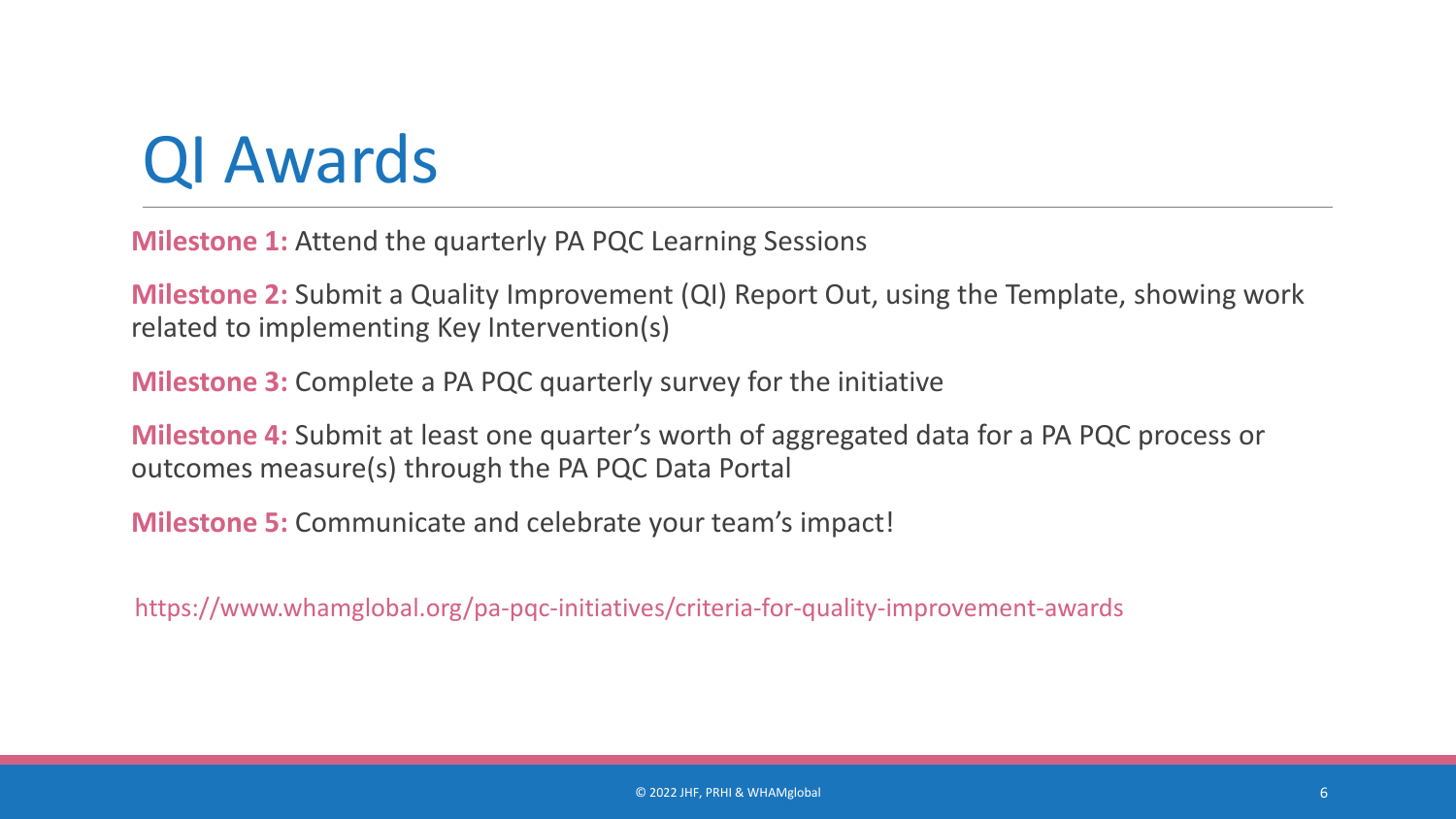#### Structure Measures via Quarterly Survey: MOMD

*Full Survey Available Here*

https://www.whamglobal.org/data-collection#PA-PQC-Site-Surveys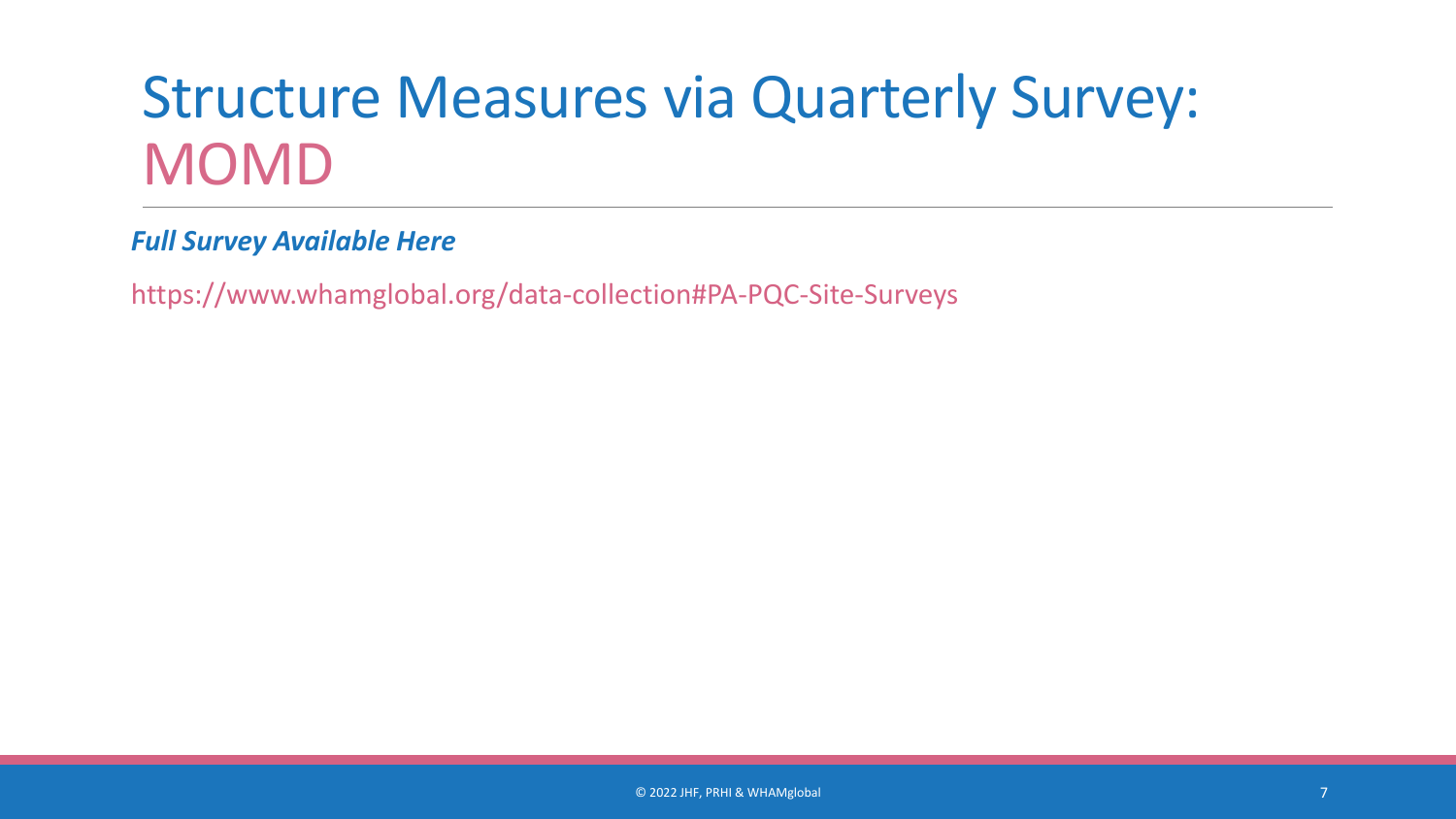#### Quarterly Process Measures: MOMD

# with validated depression screening during pregnancy

# deliveries during measurement period

# with follow-up care within 30 days

# with positive depression screen during pregnancy

# with standardized depression during 84 day period after delivery

# with deliveries 84 days prior to start and end of measurement period

# with follow-up care within 30 days

# with deliveries 84 days prior to start/end of period with positive depression screen during the 84 day period after delivery

https://www.whamglobal.org/datacollection#PA-PQC-Measurement-Specifications

*All Quarterly*

*All by Race/Ethnicity Annually*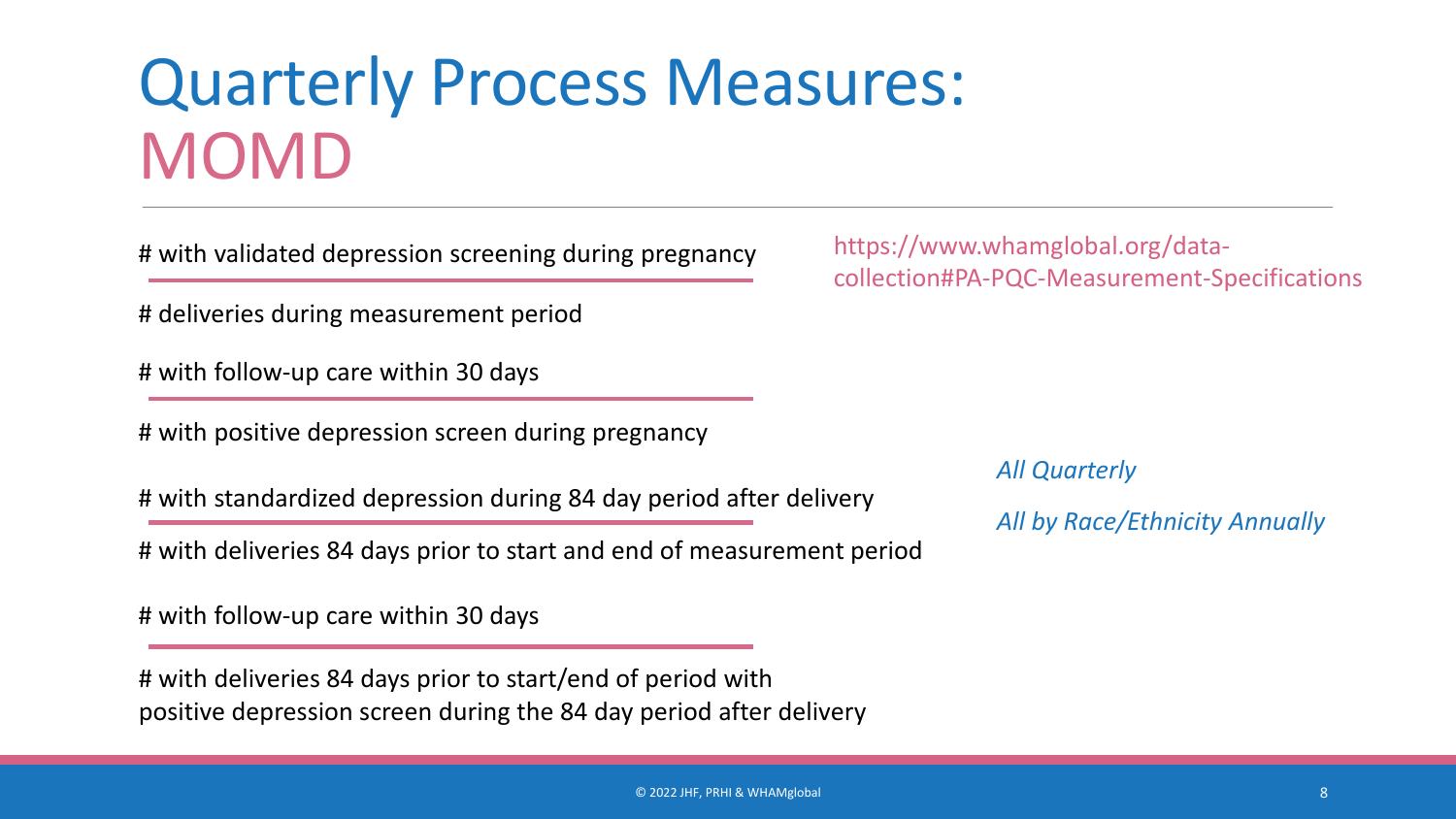#### PA PQC Moving on Maternal Depression *January through March 2022*

*88% of MOMD healthcare teams used validated tools for universal depression screening.*

| <b>Diagnosis</b>   | Suicide Risk Response | <b>Referral to Mental Health</b>   | <b>Referral to Community Resources</b> |
|--------------------|-----------------------|------------------------------------|----------------------------------------|
| 25%                | <b>Policy</b>         | 88%                                | 81%                                    |
| <b>Medications</b> | 56%                   | <b>Referral to Integrated Care</b> | <b>Referral to Home Visiting</b>       |
| 63%                |                       | 63%                                | 13%                                    |

#### *Follow-up Processes:*

*Reducing Racial Disparities:*

| <b>Stratify depression and</b> |  | Conducting QI project to  |  |
|--------------------------------|--|---------------------------|--|
| follow-up measures by          |  | reduce racial disparities |  |
| race<br>75% (in progress)      |  | 63% (in progress)         |  |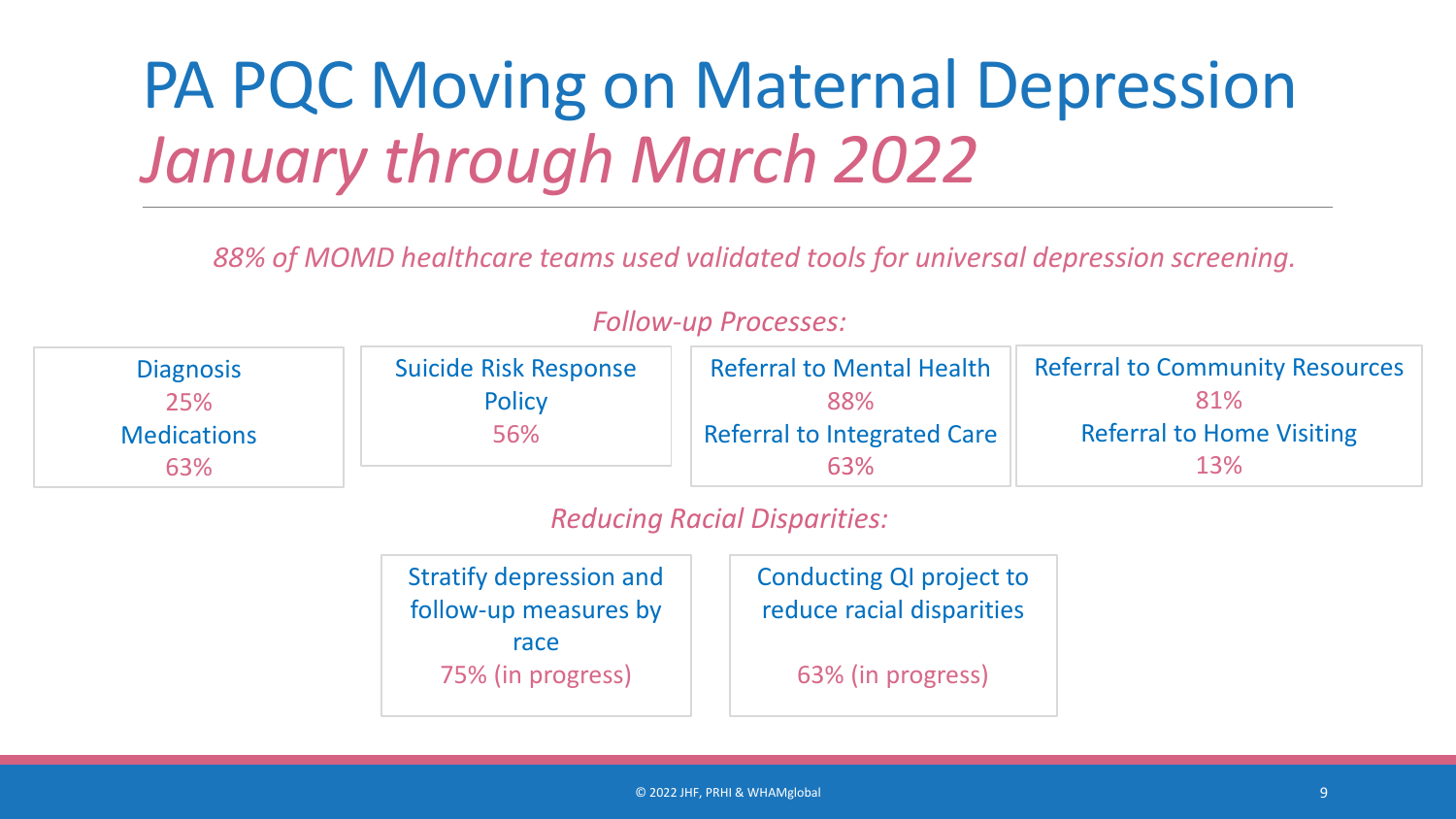How did you form your MOMD team and engage inpatient/outpatient and community partners?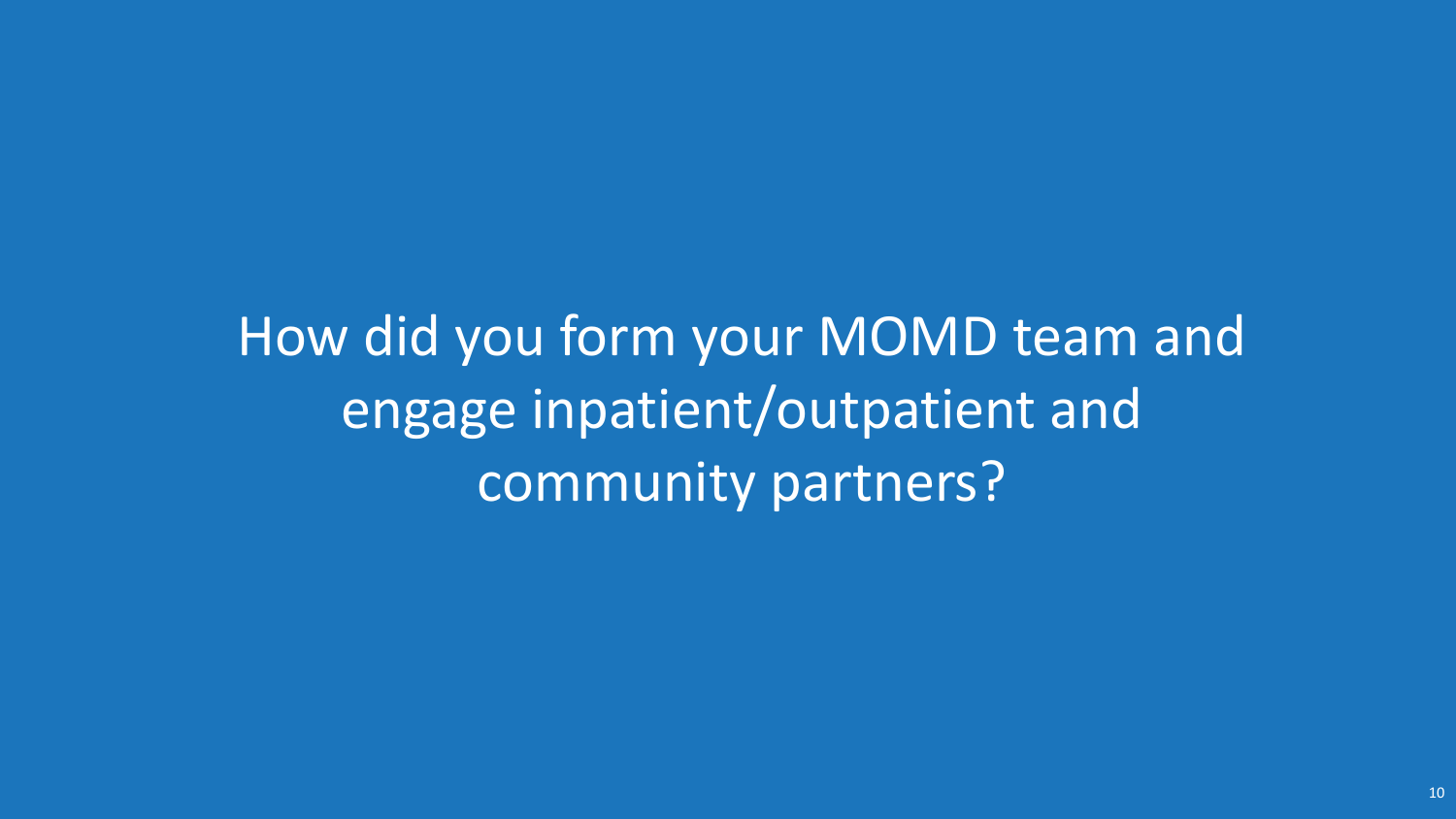**How and when is the depression screen administered during the prenatal and postpartum periods?**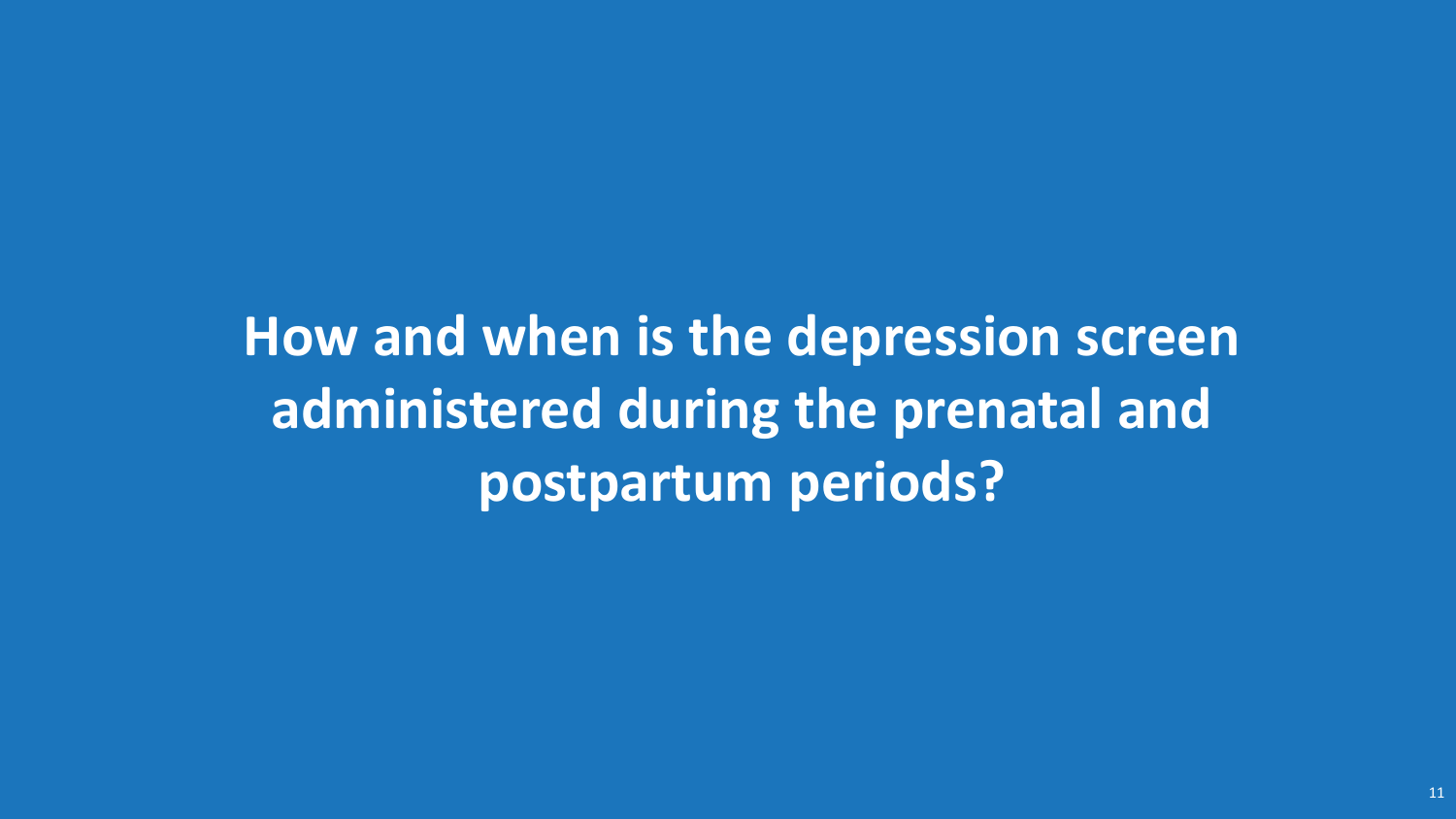What is your follow-up protocol for positive screens?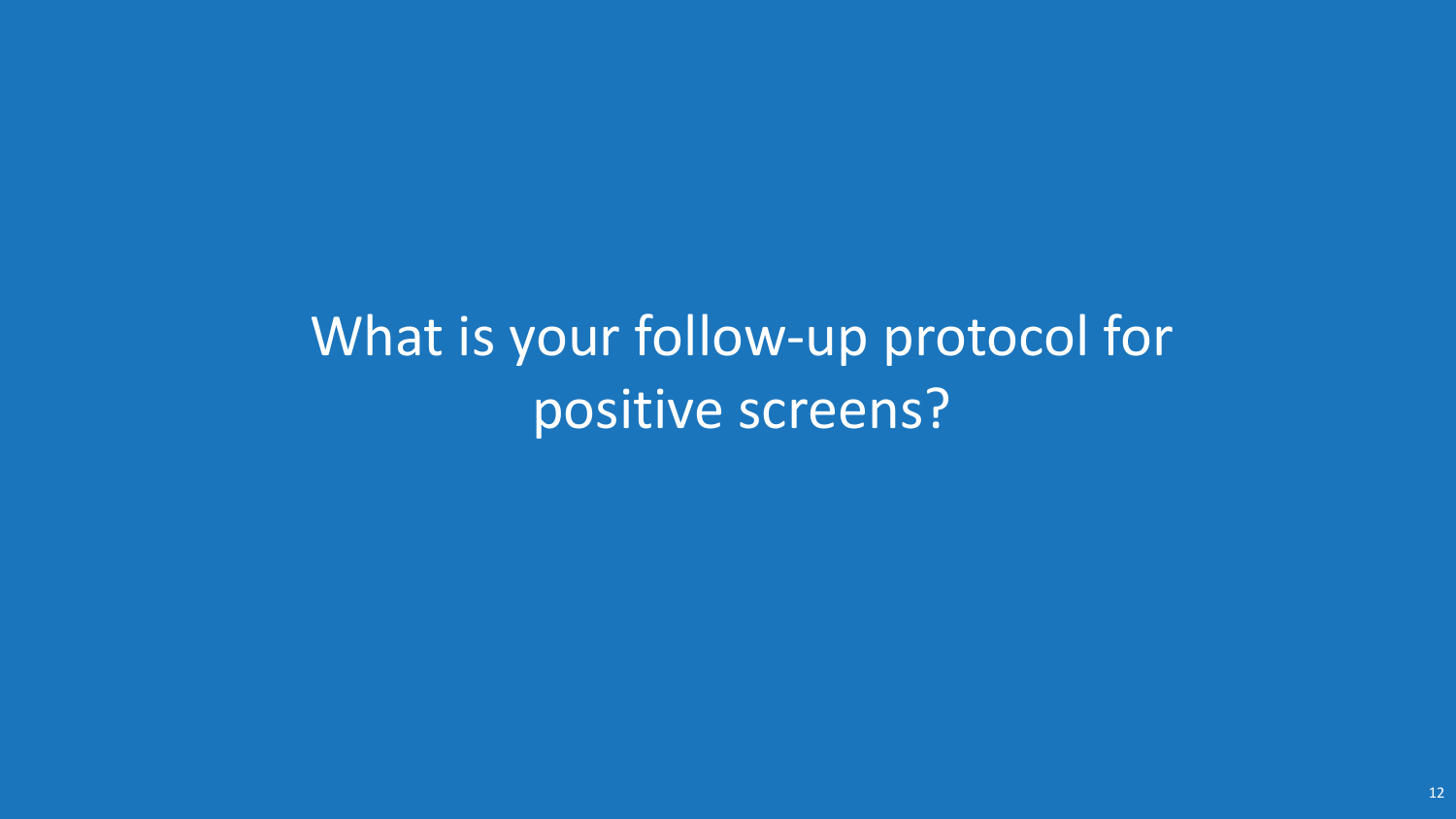As part of this workflow, what do you document in the EHR?

How do you pull this data for the MOMD process measures? How do you stratify this measure by race/ethnicity?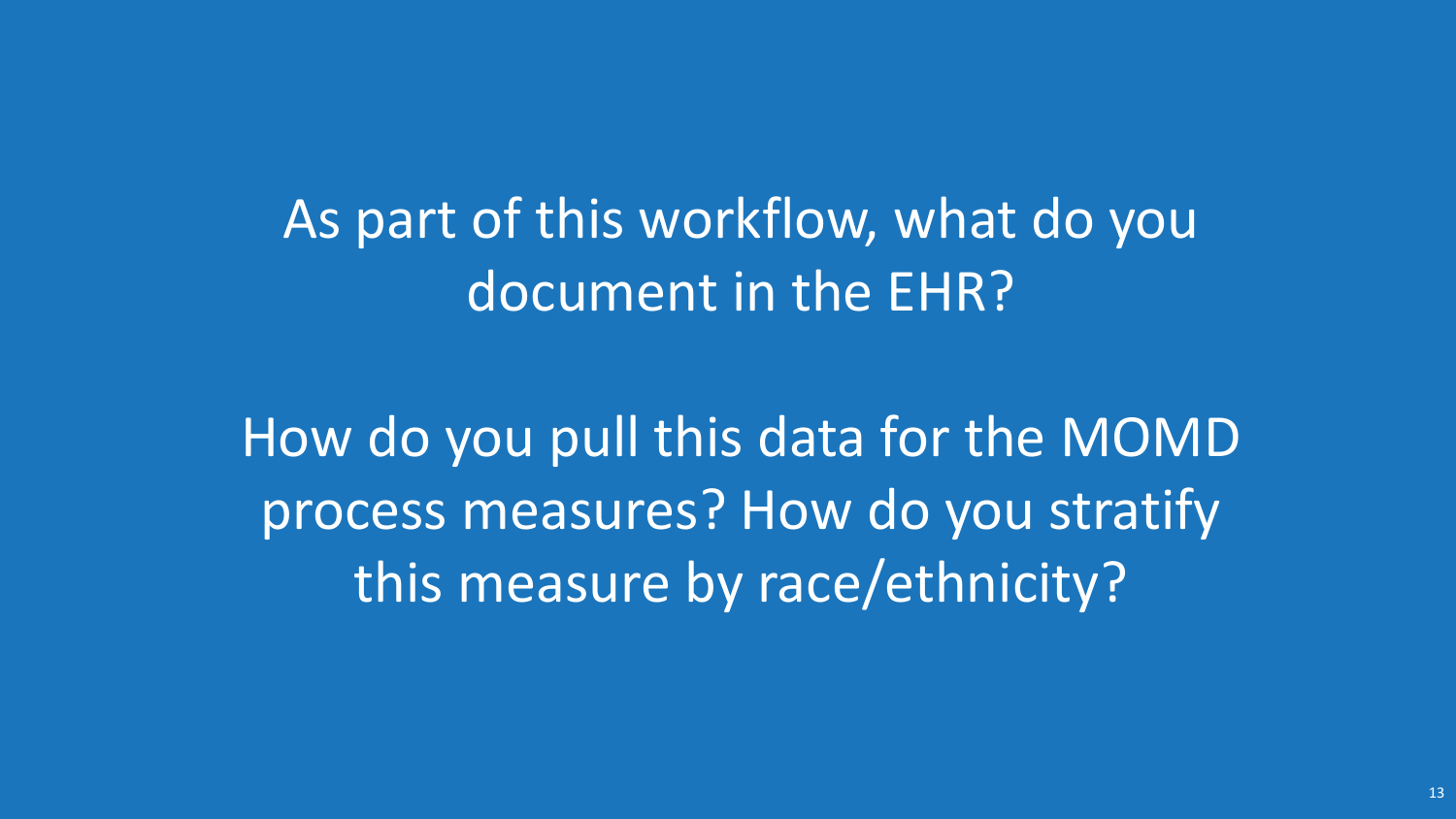For the PA PQC Healthcare Teams that recently joined MOMD, what questions do you have to inform your QI initiatives?